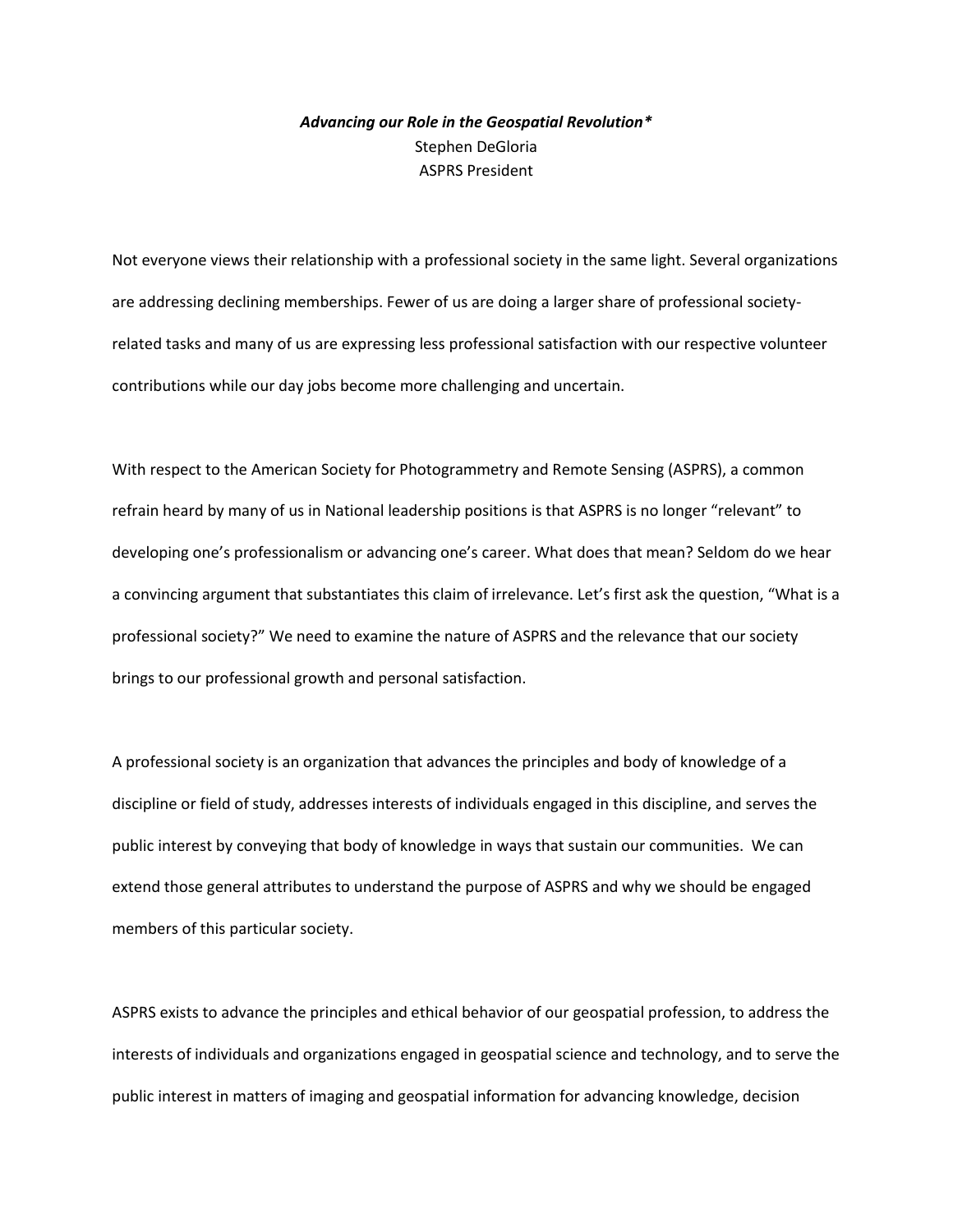support, and management of Earth's resources. Our contributions and constructive engagement in our society should be based on our desire to learn and share what we learn with a broad spectrum of geospatial professionals that we cannot accomplish solely through our employment, by the latest accession from a web site, or from colleagues and friends.

Given we understand the nature of ASPRS as a professional society, let's address the question, "How is ASPRS relevant to me and to advancing my career?" To be relevant to our members and our profession, ASPRS must ensure connectivity to matters at hand, strive for practicality and applicability of geospatial science and technology, and strengthen proficiencies that satisfy needs of our clientele and enhances professional satisfaction. Relevance can also be judged by the degree to which ASPRS provides opportunities to learn, mentor, and network with our fellow professionals and students. This connectivity to matters at hand gives us individually and collectively the ability to share our knowledge and understanding with others who have the interest and power to make a difference. Relevancy of ASPRS can also be demonstrated by our ability to provide practical solutions that can be readily applied to a range of problems from routine to complex and to generate an awareness and understanding of geospatial data and information for addressing urgent environmental and societal issues. The degree to which we are successful in this endeavor will dictate the growth and sustainability of our organization.

The strategic plan of a professional geospatial organization is the primary mechanism by which this relevancy is sustained. As a scientific and educational organization, ASPRS' strategic plan captures the essential elements that define who we are. Without elucidating the specific objectives of our plan here, we develop scientific and technical programs to advance our geospatial profession in many ways. We also develop and deliver education and training programs for the imaging and geospatial information community, primarily through our publications, conference programs, certification, and on-line technical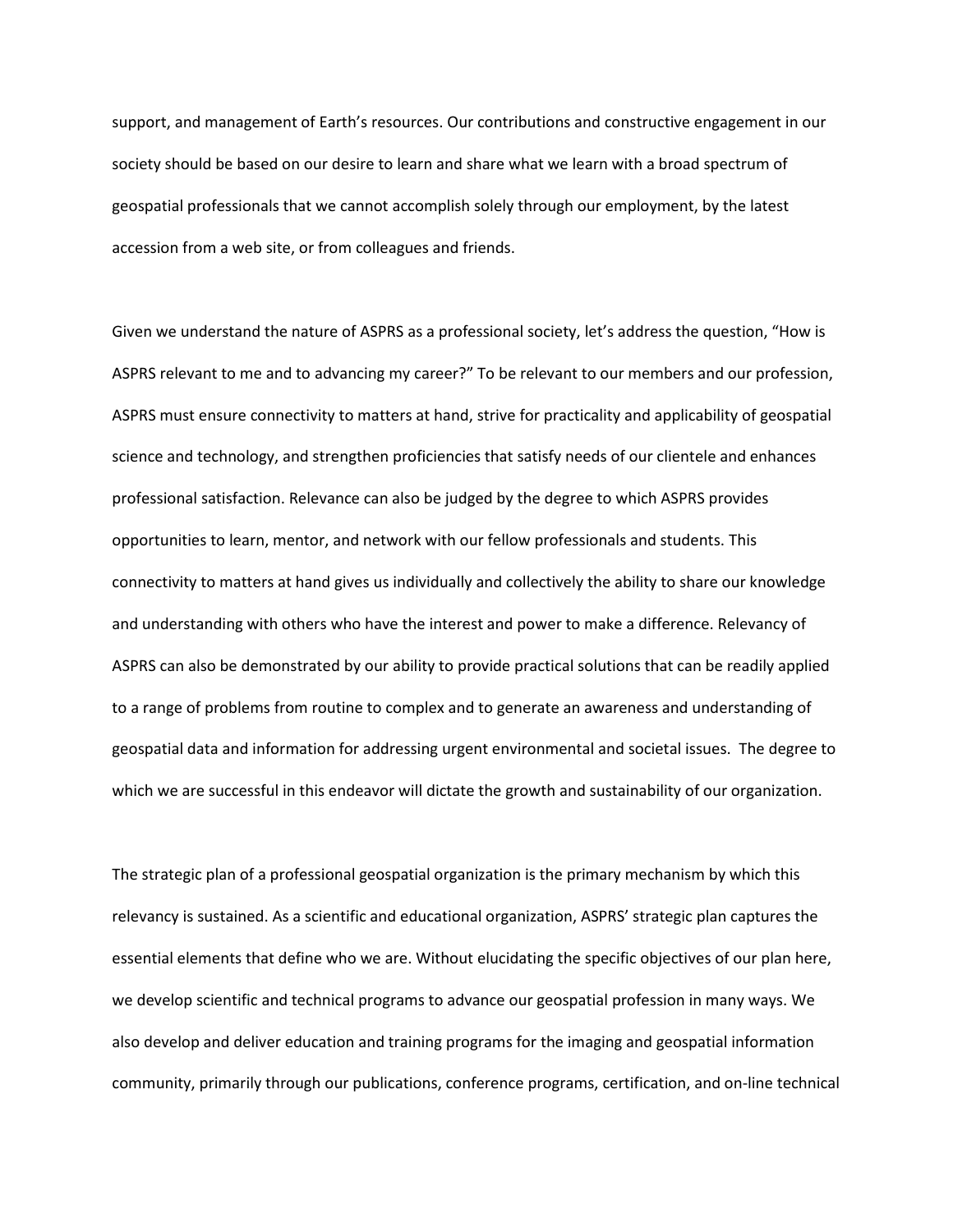webinars and seminars. Our plan also specifies that we exercise fiduciary responsibilities to ensure the continued financial stability and organizational resiliency of ASPRS. Strategic planning is a vital tool for any organization, but it only provides a structural framework for what needs to be done, which are those actionable items that put into practice the basic tenets of an organization.

In order to create and assign actionable tasks to elements of our strategic plan and to address issues of societal relevance, the ASPRS Branding Task Force was created in 2011. The outcomes of this task force were conveyed by President Roberta Lenczowski in her Presidential Address to ASPRS members during 2012. The key insights derived from the Branding Task Force survey that was administered to a wide spectrum of elected leaders, members, and Headquarters staff, included the following:

### **Make our Conferences more productive**

Persistent questions continue to focus on cost and technical content of our conferences, and increasing pressure is being applied by many organizations to limit travel to technical meetings. We need to be more creative at delivering technical content that balances both in-person and virtual, on-line approaches.

## **Examine options for organizational restructuring**

Survey feedback indicated that we need to consider more locally-based technical programs that help limit the need for expensive travel while capitalizing on geospatial expertise and business opportunities within regions, affinity groups within regions, or sets of neighboring regions.

## **Advance Technical Division and Standing Committee efforts locally**

There is a disconnect between technical programs developed and delivered at the national level and those at the regional or local level. Opportunities exist for local leaders to learn from and coordinate technical programs based on annual workplans of our Technical Divisions and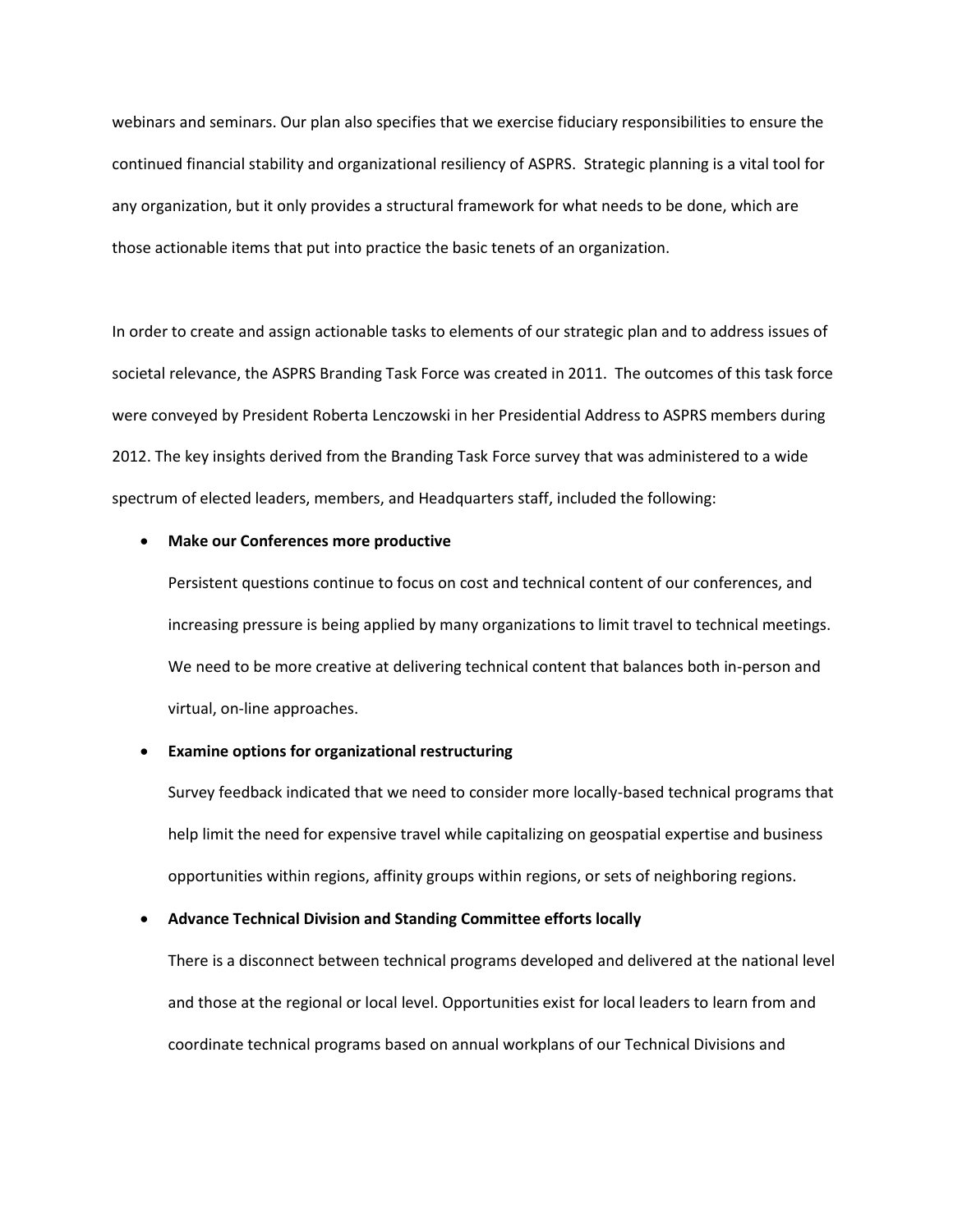selected Standing Committees. We post these workplans on ASPRS' intranet site in matrix format for reference and periodic updates.

### **Address name and tag line recognition**

Concern continues to be expressed about our name, uncertainty relevant to the definition and practice of "photogrammetry," and apparent lack of visibility of GIS as a programmatic element of ASPRS. We have elected not to change our name but rather to de-emphasize our acronym (ASPRS) while emphasizing our tag line in correspondence and marketing opportunities: "asprs: The Imaging and Geospatial Information Society".

#### **Fortify the value proposition for membership**

The value proposition is an explicit statement expressing the rationale for joining and becoming engaged in professional society affairs. Society leaders and staff continue to express this value proposition in many ways that resonates with most members but not all.

The 2011 ASPRS Branding Task Force transferred selected tasks to the ASPRS Restructuring Task Force (RTF), which I chaired during 2012. The purpose of the RTF is to examine our current national and regional organizational structure and to generate specific recommendations and action items for consideration by the ASPRS Board of Directors that sustainably advance the mission of ASPRS for the benefit of all members and the imaging and geospatial information community at large.

The vision of the RTF is focused on strengthening the relevancy of ASPRS, improving governance, and providing more learning, networking, and mentoring opportunities. Specific restructuring issues addressed by the RTF include: (1) the philosophical basis, vision, and value proposition of ASPRS that can be articulated to the geospatial community; (2) improvement of national and region officer/director training and governance; (3) modification of our organizational structure that encourages locally-based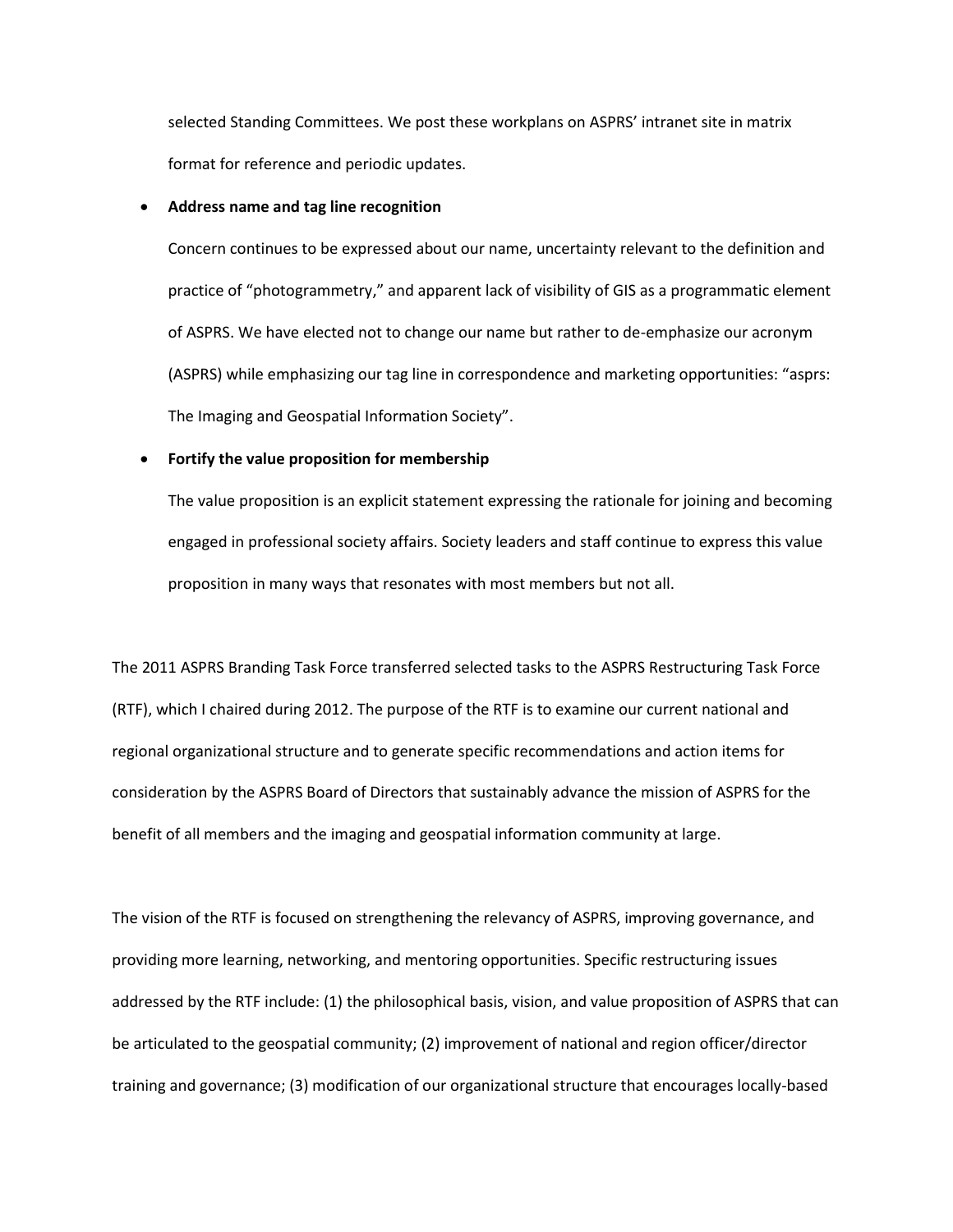technical programming with incentives, virtual thematic affiliations of members within and between regions; (4) re-organization of our conferences and technical meetings that recognizes more diverse imaging and geospatial needs of our membership and audience locally and nationally; (5) enhancement of publication policies relevant to our *PE&RS* journal; and (6) improvement of learning, networking, and mentoring opportunities for student, associate, and young professional members.

A set of recommendations was presented to the ASPRS Board of Directors (BOD) requesting feedback and level of agreement for each of the recommendations. Based on that feedback, our Society will move forward with several action items identified as being of high priority by the Board and governed by: assessing and refining our vision to maintain relevance in a rapidly changing geospatial world; improving web-based orientation materials to strengthen society governance at national and regional levels of the organization; adapting and reformulating technical conferences to convey relevant information to a wide spectrum of geospatial professionals and students; improving the impact factor and other journal performance metrics of *PE&RS*; and enhancing engagement retention and representation of students and their transition to professional membership status.

With this feedback and guidance from the Board of Directors, we now have a strong road map to move our society forward by addressing in earnest the concerns and recommendations from our members. Let me conclude with a humorous anecdote from my mentor, Professor Bob Colwell. A pastor queried members of his congregation on what they thought was the greater sin, ignorance or apathy. The response from one parishioner left the pastor speechless: "I don't know, and I don't care…" I am confident that our community of practice has the intelligence and compassion to advance our discipline in many tangible and intangible ways. I look forward to working with all of my fellow geospatial